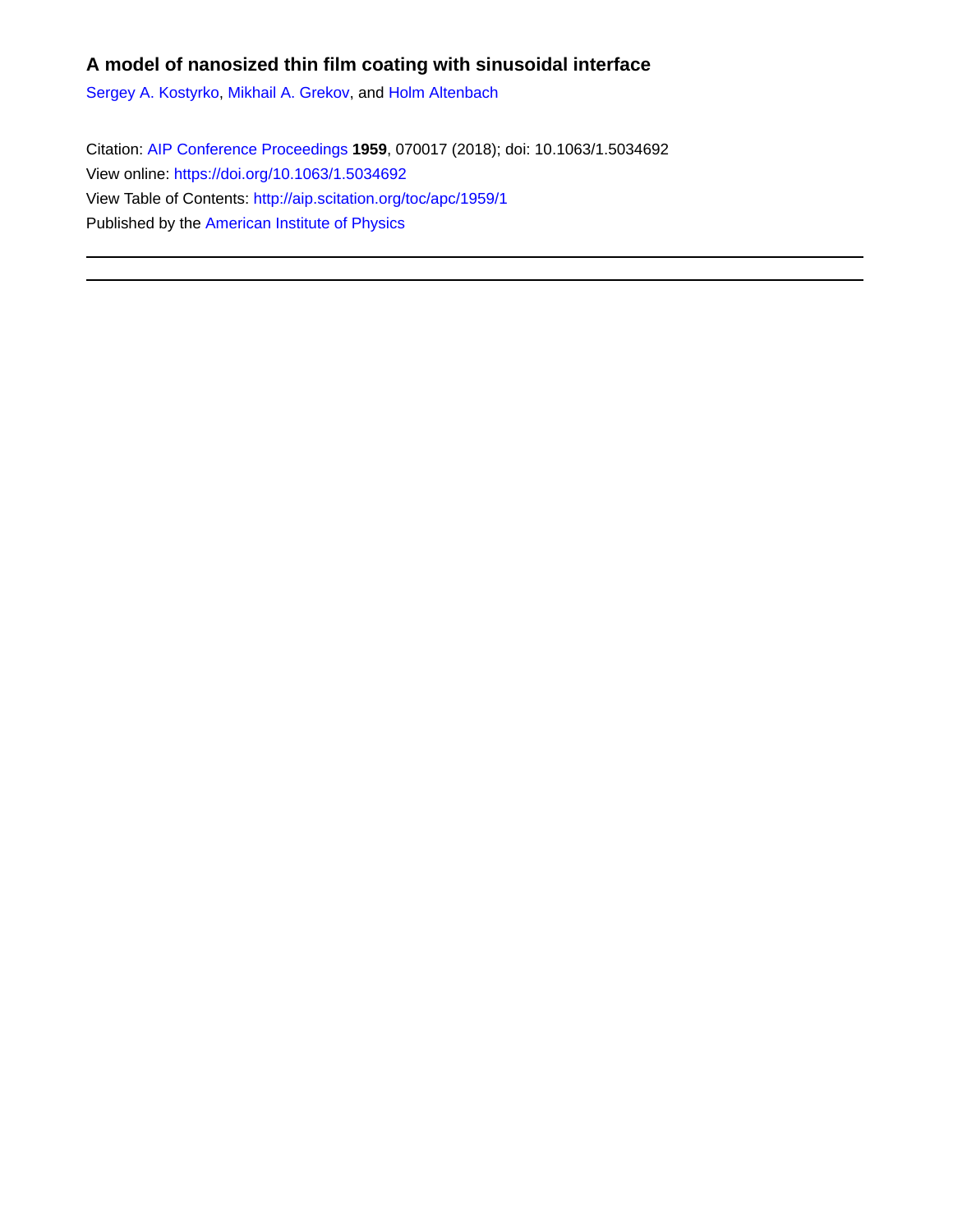# A Model of Nanosized Thin Film Coating with Sinusoidal Interface

Sergey A. Kostyrko<sup>1,a)</sup>, Mikhail A. Grekov<sup>1,b)</sup> and Holm Altenbach<sup>2,c)</sup>

<sup>1</sup>*St. Petersburg State University, 7*/*9 Universitetskaya nab., St. Petersburg, 199034, Russia.* <sup>2</sup>Otto von Guericke University, Universitätsplatz 2, Magdeburg, 39106, Germany.

> a)Corresponding author: s.kostyrko@spbu.ru b)m.grekov@spbu.ru c)holm.altenbach@ovgu.de

Abstract. In this paper, we present an approach to the stress concentration analysis of an isotropic ultra-thin film coating with thickness from hundreds to a few nanometers coherently bonded to a substrate through an undulated interphase region. To capture the size dependence of the mechanical properties observed in nanostructured materials, we use Gurtin-Murdoch model in which surface and interphase domains are represented as negligibly thin layers ideally adhering to the bulk phases. This model is characterized by traction discontinuities at the surface and interface where the additional surface and interface stresses appear due to different bond lengths, angles and charge distribution of surface and interface atoms. In the case of plane strain conditions, the elasticity solution for a four-phase system is derived in the terms of the Goursat-Kolosovs complex potentials.

### INTRODUCTION

The analysis of pattern formation at the bimaterial interfaces of composites and coatings has been an active field of research in the past decades [1, 2, 3, 4]. It has been shown that mismatch strain and mass transport driven by chemical potential gradient contribute to the morphological evolution of the phase boundary [5]. The interface propagates from one phase into another, corrugates and develops the parallel grooves. Depending on the mechanical and geometrical properties of interphase region, these defects may concentrate large stresses and lead to the crack nucleation. Thus, it is important from both the fundamental and technological point of view to understand how an interface roughness and stiffness influence on the stress distribution along contact area of two joined solids.

As an extension of our previous papers [6, 7], theoretical model for analysis of the stress field around interfacial defects of isotropic nanosized thin film coating is established. It is assumed that the stressed film is coherently bonded to a substrate under plane strain conditions. We formulate a corresponding two-dimensional boundary value problem in terms of the complex variable. The constitutive equations of the surface linear elasticity are written in a simplified form where only tangential components of the surface and interface displacements are taking in the consideration. The conditions of mechanical equilibrium on the planar surface and curved interface are described in the terms of generalized Young-Laplace equations [8] with unknown surface and interface stresses. The additional boundary equations are introduced from the inseparability conditions of bulk, surface and interfase domains [9, 10].

Following to the superposition principle [6, 7, 11, 12], the solution of the original boundary value problem for an infinite strip joined along the curvilinear interfacial boundary to a half-plane is presented as a sum of two auxiliary problems. In the first problem, we suppose that the unknown self-balanced load and surface stress are applied to the rectilinear boundary of the homogeneous half-plane with the elastic properties of the film. The second problem describes a deformation of two joint half-planes with elastic properties of the film and substrate caused by the unknown jumps of stresses and displacements along the curvilinear interface. According to Muskhelishvili's technique [13], the components of stress and strain tensors for each domain are related to the unknown Goursat-Kolosov's complex potentials. We rewrite the boundary equations taking into account these relations. Unfortunately, it is impossible to find complex potentials and express them analytically in terms of the right-hand side of the boundary equation in the case of a curvilinear boundary. However, one can obtain their approximate expressions using boundary perturbation method

> *The Eighth Polyakhov's Reading* AIP Conf. Proc. 1959, 070017-1–070017-8; https://doi.org/10.1063/1.5034692 Published by AIP Publishing. 978-0-7354-1660-4/\$30.00

> > 070017-1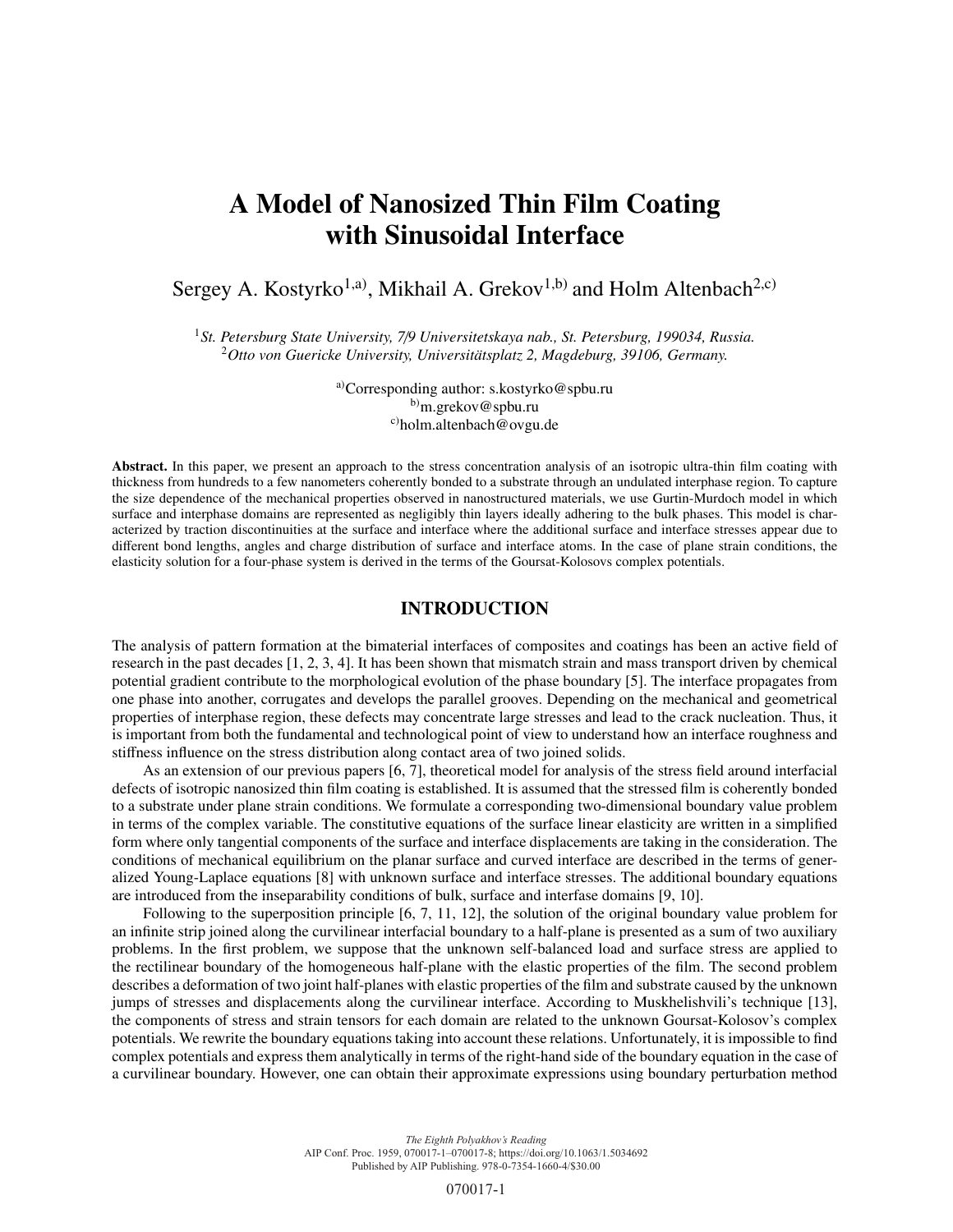[6, 7, 12, 14, 15] whereby the unknown functions are sought in the form of a power series in the small parameter (the ratio of the amplitude to the wavelength of the interface perturbation). Based on the solution of Riemann-Hilbert problem, we derive the integral dependencies of complex potentials on the surface and interface stresses for the firstorder approximation. In this way, the original boundary value problem is reduced to the integral equations system which is solved analytically employing the properties of Cauchy type integrals.

#### PROBLEM FORMULATION

A two-dimensional boundary value problem is formulated in the terms of complex variable  $z = x_1 + ix_2$  for a strip  $\Omega_1$ of thickness  $h_f$  with a rectilinear external boundary Γ<sub>1</sub> bonded to a half-plain  $Ω_2$  along a curvilinear interface Γ<sub>2</sub>:

$$
\Gamma_1 = \left\{ z : z \equiv z_1 = x_1 + ih_f \right\}, \ \Gamma_2 = \left\{ z : z \equiv z_2 = x_1 + i\varepsilon f(x_1) \right\}, \ f(x_1) = -a\cos(k_a x_1), \ k_a = \frac{2\pi}{a}, \tag{1}
$$

$$
\Omega_1 = \left\{ z : \varepsilon f(x_1) < x_2 < h_f \right\}, \ \Omega_2 = \left\{ z : x_2 < \varepsilon f(x_1) \right\},\tag{2}
$$

where *a* is a wavelength of undulation,  $A = a\varepsilon$  is the maximum deviation of the interface profile from the flat shape  $x_1 = h_f$  and  $\varepsilon$  is a small parameter, i.e.  $0 < \varepsilon \ll 1$ .

The simplified constitutive equations, which take into account only tangential components of the surface/ interface stress and strain tensors, are used to describe the membrane type model for soft surface and interphase layers [1, 10, 15, 16, 17]:

$$
\sigma_{it}^{s}(z_{j}) = \gamma_{j}^{0} + (\lambda_{j}^{s} + 2\mu_{j}^{s})\varepsilon_{it}^{s}(z_{j}),
$$
\n
$$
\sigma_{33}^{s}(z_{j}) = \gamma_{j}^{0} + (\gamma_{j}^{0} + \lambda_{j}^{s})\varepsilon_{it}^{s}(z_{j}), \ z_{j} \in \Gamma_{j}, \ j = \{1, 2\},
$$
\n(3)

where  $\varepsilon_n^s$  and  $\sigma_n^s$  are the non-vanishing components of the surface strain and the Piola–Kirchhoff surface stress ten-<br>sors respectively:  $\lambda^s$  and  $\mu^s$  are the surface I amé constants, and  $\gamma^0$  is the residua sors, respectively;  $\lambda_j^s$  and  $\mu_j^s$  are the surface Lamé constants, and  $\gamma_j^0$  is the residual surface/interface stress for sur-<br>face/interphase region  $\Gamma$ . face/interphace region Γ*<sup>j</sup>* .

Hooke's law for bulk materials in the case of plane strain can be written as

$$
\sigma_{nn}(z) = (\lambda_j + 2\mu_j)\varepsilon_{nn}(z) + \lambda_j \varepsilon_{tt}(z),
$$
  
\n
$$
\sigma_{tt}(z) = (\lambda_j + 2\mu_j)\varepsilon_{tt}(z) + \lambda_j \varepsilon_{nn}(z), \quad \sigma_{nt}(z) = 2\mu_j \varepsilon_{nt}(z),
$$
  
\n
$$
\sigma_{33}(z) = \frac{\lambda_j}{\lambda_j + \mu_j} [\sigma_{tt}(z) + \sigma_{nn}(z)], \quad z \in \Omega_j, \quad j = \{1, 2\},
$$
\n(4)

where  $\sigma_{nn}$ ,  $\sigma_{tt}$ ,  $\sigma_{nt}$  and  $\varepsilon_{nn}$ ,  $\varepsilon_{tt}$ ,  $\varepsilon_{nt}$  are the components of bulk stress and strain tensors, respectively, defined in the local Cartesian coordinate system *n*, *t*, and  $\lambda_j$ ,  $\mu_j$  are the Lamé constants for phase  $\Omega_j$ . For cubic crystals, the surface elastic constants are obtained by atomistic simulations in [18, 19] elastic constants are obtained by atomistic simulations in [18, 19].

The conditions of mechanical equilibrium on planar surface  $\Gamma_1$  and undulated interface  $\Gamma_2$  are described in terms of generalized Young–Laplace equations [8]:

$$
\sigma(z_1) = -i \frac{d\sigma_s(x_1)}{dx_1}, \ z_1 \in \Gamma_1,\tag{5}
$$

$$
\Delta \sigma(z_2) = \sigma^+(z_2) - \sigma^-(z_2) = -T^s \tau_s(x_1), \ z_2 \in \Gamma_2.
$$
 (6)

Here and below, we use the following notations  $\sigma_s(x_1) \equiv \sigma_u^s(z_1), \tau_s(x_1) \equiv \sigma_u^s(z_2), T^s(\cdot) = \kappa(x_1)(\cdot) - i \frac{1}{h(x_1)}$  $h(x_1)$ *d*(·)  $\frac{d(x)}{dx_1}$ ,  $\sigma = \sigma_{nn} + i\sigma_{nt}$ ,  $\sigma^{\pm}(z_2) = \lim_{z \to z_2 \pm i0} \sigma(z)$ ,  $\kappa$  and  $h$  are the local principal curvature and the metric coefficient, respectively.

Since we assumed that the surface phases and the bulk materials are coherent, the inseparability conditions can be defined as it follows:

$$
\varepsilon_{tt}^s(z_j) = \varepsilon_{tt}(z_j), \ \Delta u(z_2) = u^+(z_2) - u^-(z_2) = 0, \ z_j \in \Gamma_j,\tag{7}
$$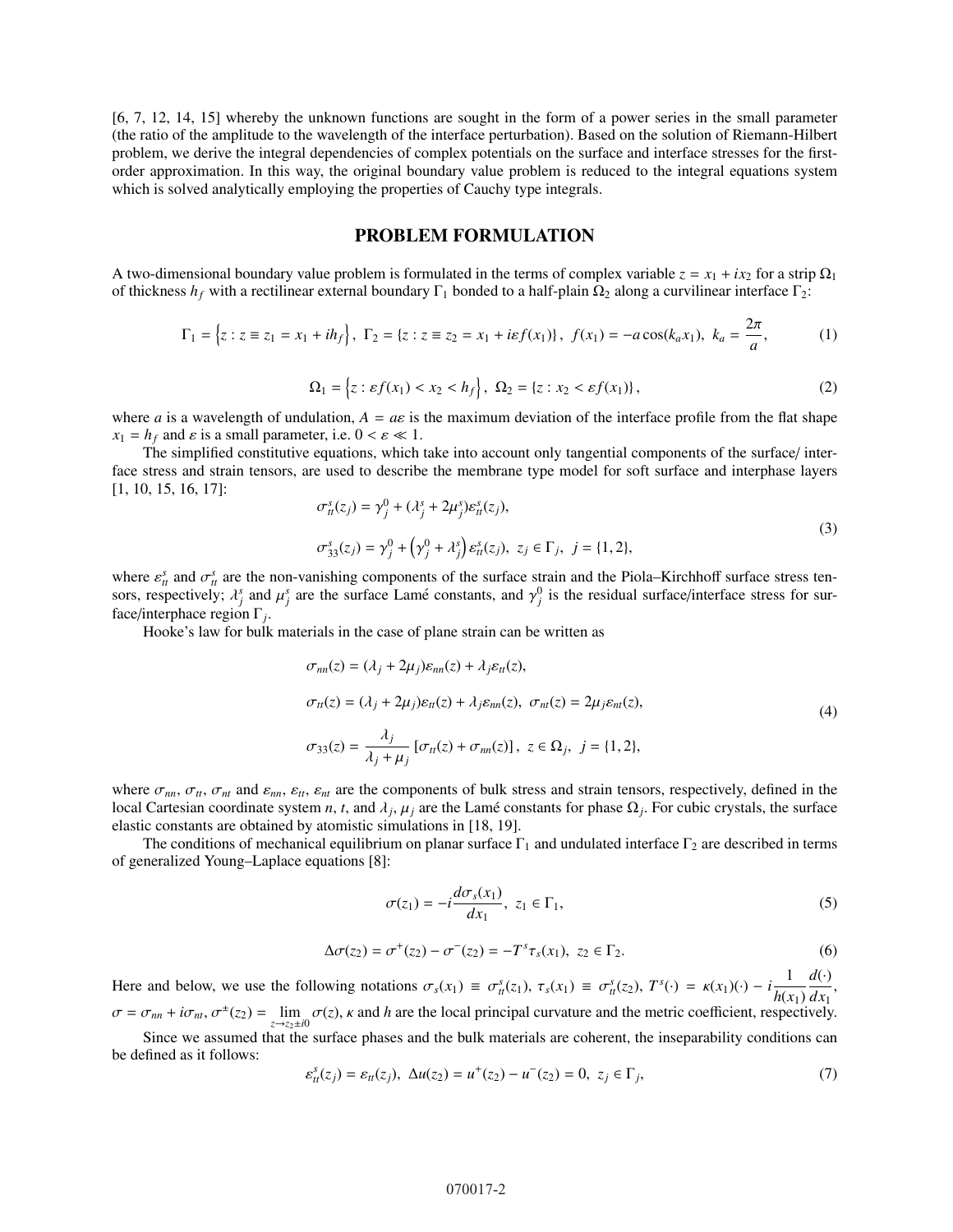where  $u^{\pm}(z_2) = \lim_{z \to z_2 \pm i0} u(z)$ ,  $u = u_1 + iu_2$ ;  $u_1$  and  $u_2$  are the displacements along the corresponding coordinate axes  $x_1$ and  $x_2$ .

At infinity, the stresses  $\sigma_{\alpha\beta}$  ( $\alpha, \beta = \{1, 2\}$ ) in coordinates  $x_1, x_2$  and the rotation angle  $\omega$  are specified as:

$$
\lim_{x_2 \to -\infty} (\sigma_{22} - i \sigma_{12}) = \lim_{x_2 \to -\infty} \omega = 0, \ \lim_{x_2 \to -\infty} \sigma_{11} = T_2.
$$
 (8)

A common reason for the appearance of longitudinal stress *T*<sup>2</sup> is a mismatch between the crystal lattice parameters of a film layer and a substrate [20].

#### BOUNDARY PERTURBATION METHOD

In accordance with superposition principle [6, 7, 12], the solution of boundary value problem (1)-(8), specifically, the complex stress and displacement vectors  $\sigma(z) = \sigma_{nn}(z) + i\sigma_{nl}(z)$  and  $u(z) = u_1(z) + iu_2(z)$ , respectively, are presented as a sum of two auxiliary problems:

$$
G(z, \eta_j) = \begin{cases} G_1^1(z, \eta_1) + G_1^2(z, \eta_1), & z \in \Omega_1, \\ G_2^2(z, \eta_2), & z \in \Omega_2, \end{cases}
$$
(9)

where the functions  $G_j^k$  are defined as follows:

$$
G_j^k(z, \eta_j) = \begin{cases} \sigma^k(z), & \eta_j = 1, \\ -2\mu_j v^k(z), & \eta_j = 4\nu_j - 3, \end{cases}, z \in \Omega_j,
$$
 (10)

In Eq. (10),  $v^k = \frac{du^k}{dz}$ *dz* where the derivative is taken in the direction of the axis *t*,  $v_j$  is Poisson's ratio of the phase  $\Omega_i$  (*j*,  $k = \{1, 2\}$ ).

In the first problem, we suppose that the unknown self-balanced load  $p$  and surface stress  $\vartheta_s$  are applied to the rectilinear boundary Γ<sub>1</sub> of the homogeneous half-plane  $D_1^1 = \{z : x_2 < h_f\}$  with the elastic properties of the film  $\Omega_1$ .<br>So the houndary condition in the terms of the stress vector  $\pi_1^1$  related to this problem ca So, the boundary condition in the terms of the stress vector  $\sigma^1$  related to this problem can be written as:

$$
\sigma^{1}(z_{1}) = p(z_{1}) - i \frac{d\vartheta_{s}(z_{1})}{dx_{1}}, \int_{-\infty}^{+\infty} p(\zeta) d\zeta = 0, \ z_{1} \in \Gamma_{1}.
$$
 (11)

The stresses  $\sigma_{jk}^1$  (*j*, *k* = {1, 2}) and the rotation angle  $\omega^1$  at infinity are equal to zero:

$$
\lim_{x_2 \to -\infty} (\sigma_{22} - i \sigma_{12}) = \lim_{x_2 \to -\infty} \sigma_{11} = \lim_{x_2 \to -\infty} \omega = 0.
$$
 (12)

The second problem describes a coupled deformation of two joint half-planes  $D_1^2 = \{z : x_2 > \varepsilon f(x_1)\}\$  and  $\{z : x_2 > \varepsilon f(x_1)\}\$  with the elastic properties of the film and the substrate respectively caused by the unknown  $D_2^2 = \{z : x_2 < \varepsilon f(x_1)\}$  with the elastic properties of the film and the substrate, respectively, caused by the unknown<br>iumps of stresses  $\Delta \sigma^2$  and displacements  $\Delta u^2$  along the undulated interface profile and the jumps of stresses  $\Delta \sigma^2$  and displacements  $\Delta u^2$  along the undulated interface profile and the longitudinal stresses  $T_j$  acting in  $D^2$  (*i* = {1 2}). acting in  $D_j^2$  ( $j = \{1, 2\}$ ):

$$
\Delta \sigma^2(z_2) = \sigma^{2+}(z_2) - \sigma^{2-}(z_2), \ \Delta u^2(z_2) = u^{2+}(z_2) - u^{2-}(z_2), \ z_2 \in \Gamma_2,\tag{13}
$$

$$
\lim_{x_2 \to \pm \infty} \left( \sigma_{22}^2 - i \sigma_{12}^2 \right) = \lim_{x_2 \to \pm \infty} \omega^2 = 0, \lim_{x_2 \to \pm \infty} \sigma_{11}^2 = T_1, \lim_{x_2 \to \pm \infty} \sigma_{11}^2 = T_2,
$$
\n
$$
(1 + \Pi)T_1 = (1 - \Pi)T_2, \ \Pi = \frac{\mu_1(\varkappa_2 + 1) - \mu_2(\varkappa_1 + 1)}{\mu_1(\varkappa_2 + 1) + \mu_2(\varkappa_1 + 1)},
$$
\n
$$
(14)
$$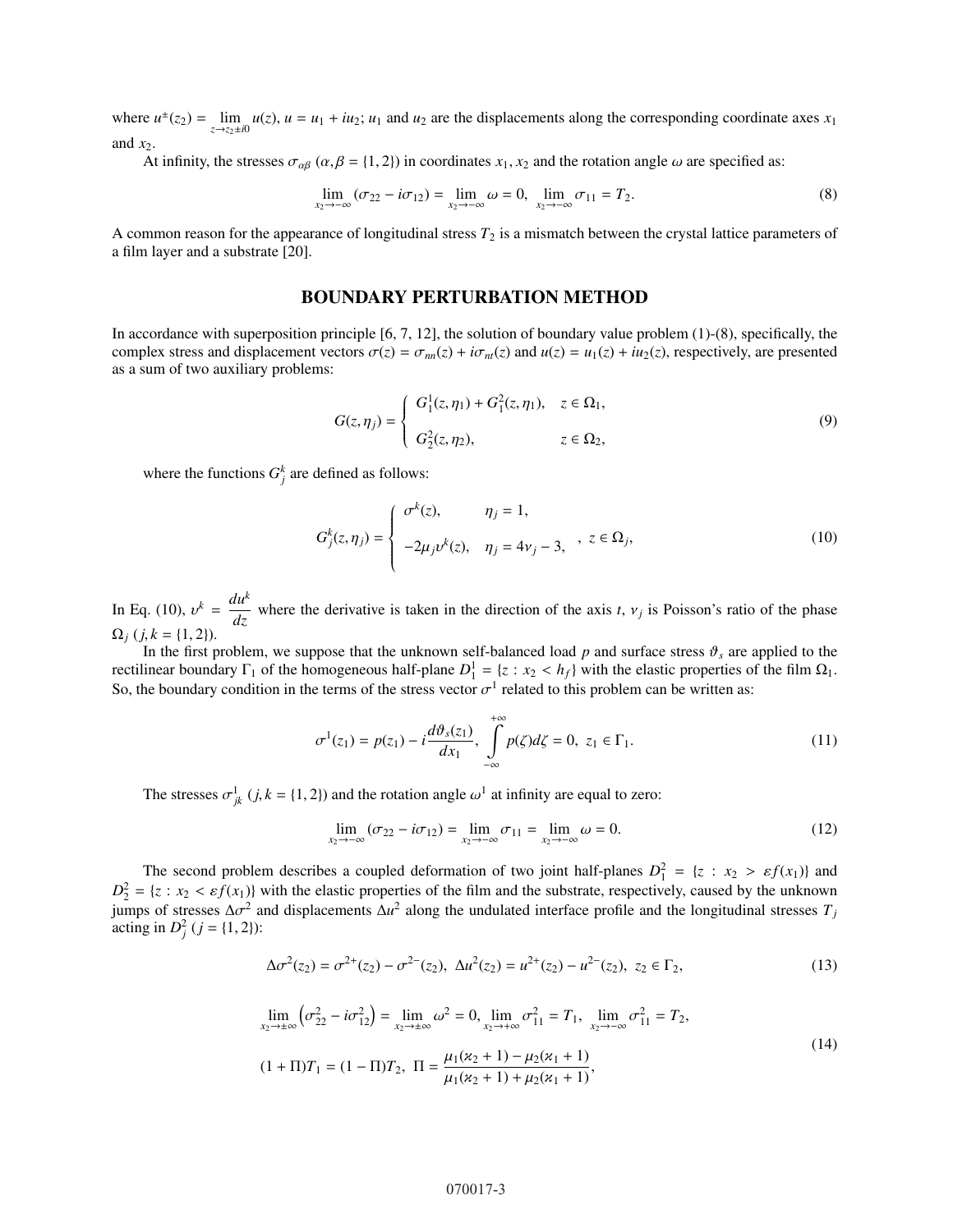where  $u^{2\pm}(z_2) = \lim_{z \to z_2 \pm i0} u^2(z)$ ,  $\sigma^{2\pm}(z_2) = \lim_{z \to z_2 \pm i0} \sigma$  $^{2}(z).$ 

Taking into account Eqs. (9) and (10), boundary conditions (5)-(7) and (11) as well as constitutive equations (3)–(4), we obtain the system of the boundary equations for the unknown functions  $p$ ,  $\vartheta_s$ ,  $\sigma_s$  and  $\tau_s$ :

$$
\sigma^1(z_1) = p(z_1) - i\vartheta'_s(z_1),\tag{15}
$$

$$
\Delta \sigma^2(z_2) = -T^s \tau_s(z_2) - \sigma^1(z_2), \ \Delta u^2(z_2) = -u^1(z_2), \tag{16}
$$

$$
\sigma^{1}(z_{1}) + \sigma^{2}(z_{1}) = -i\sigma'_{s}(z_{1}),
$$
\n(17)

$$
\vartheta_s(z_1) = \gamma_0^1 + \left(\lambda_1^s + 2\mu_1^s\right) \varepsilon_{tt}^1(z_1),\tag{18}
$$

$$
\sigma_s(z_1) = \gamma_0^1 + \left(\lambda_1^s + 2\mu_1^s\right) \left[\varepsilon_{tt}^1(z_1) + \varepsilon_{tt}^2(z_1)\right],\tag{19}
$$

$$
\tau_s(z_2) = \gamma_0^2 + \left(\lambda_2^s + 2\mu_2^s\right) \varepsilon_{tt}^2(z_2),\tag{20}
$$

where a prime denotes the derivative with respect to the argument  $x_1$ .

To solve the plane elasticity problems (11)-(14), we use the Muskhelishvili's representations of stress  $\sigma^k$  and the accurations of stress  $\sigma^k$  and  $\gamma^k$  (*i*  $k = (1, 2)$ ) displacement  $u^k$  complex vectors as the functionals of Goursat-Kolosov's complex potentials  $\Phi_j^k$  and  $\Upsilon_j^k$  (*j*,  $k = \{1, 2\}$ ) [13]:

$$
G_j^k(z, \eta_j) = \eta_j \Phi_j^k(w_j) + \overline{\Phi_j^k(w_j)} - \left[ \Upsilon_j^k(\overline{w_j}) + \overline{\Phi_j^k(w_j)} - \left( w_j - \overline{w_j} \right) \overline{\Phi_j^k(w_j)} \right] e^{-2i\alpha}, \ w_1 = z - ih_f, \ w_2 = z, \ z \in \Omega_j, \ (21)
$$

where  $\alpha$  is the angle between the *t*-axis and the  $x_1$ -axis, the bar over a symbol denotes the complex conjugation, and a prime denotes the derivative with respect to the argument;  $\Phi_1^1$  and  $\Upsilon_1^1$  are the functions holomorphic, respectively, in  $D_1^1$  and  $D_1^1 = \{z : x_2 > h_f\}$ ; the functions  $\Phi_j^2$  and  $\Upsilon_j^2$  are holomorphic in  $D_j^2$  and  $D_1^2 = \{z : x_2 > -\varepsilon f(x_1)\},\$  $D_2^2 = \{z : x_2 < -\varepsilon f(x_1)\}\text{, respectively.}$ <br>Assuming  $\alpha = \{0, \pi/2\}$  in Eq. (2)

Assuming  $\alpha = \{0; \pi/2\}$  in Eq. (21) and taking the conditions (12) and (14) into account, we derive the values of  $\Phi_j^k$  and  $\Upsilon_j^k$  at infinity:

$$
\lim_{x_2 \to -\infty} \Phi_1^1(z) = \lim_{x_2 \to -\infty} \Upsilon_1^1(z) = 0, \ \lim_{|x_2| \to \infty} \Phi_j^2(z) = \lim_{|x_2| \to \infty} \Upsilon_j^2(z) = T_j/4. \tag{22}
$$

Unfortunately, it's impossible to derive the exact solution of the boundary equations (15)-(20) due to the curvature of the interface boundary  $\Gamma_2$ . However, using the boundary perturbation method [6, 7, 12, 14, 15], we could find the unknown functions  $\Phi_j^k$ ,  $\Upsilon_j^k$ ,  $p$  and  $\vartheta_s$  in the first-order approximation:

$$
\Psi(z) = \Psi_{(0)}(z) + \varepsilon \Psi_{(1)}(z),\tag{23}
$$

where Ψ could be any of the listed functions.

The values of the functions  $\Psi_{(m)}$  ( $m = \{0, 1\}$ ) on the curvilinear boundary  $\Gamma_2$  can be presented by the linear Taylor polynomial in the vicinity of the line  $x_2 = 0$ , treating the real variable  $x_1$  as a parameter:

$$
\Psi_{(m)}(z_2) = \Psi_{(m)}(x_1) + i\varepsilon f(x_1)\Psi'_{(m)}(x_1).
$$
\n(24)

The linearization in the space of the parameter  $\varepsilon$  for the subsequent functions from Eqs. (6) and (21) can be written as:

$$
e^{-2i\alpha} = 1 - 2i\varepsilon f'(x_1), \ \kappa(x_1) = \varepsilon f''(x_1), \ h(x_1) = 1. \tag{25}
$$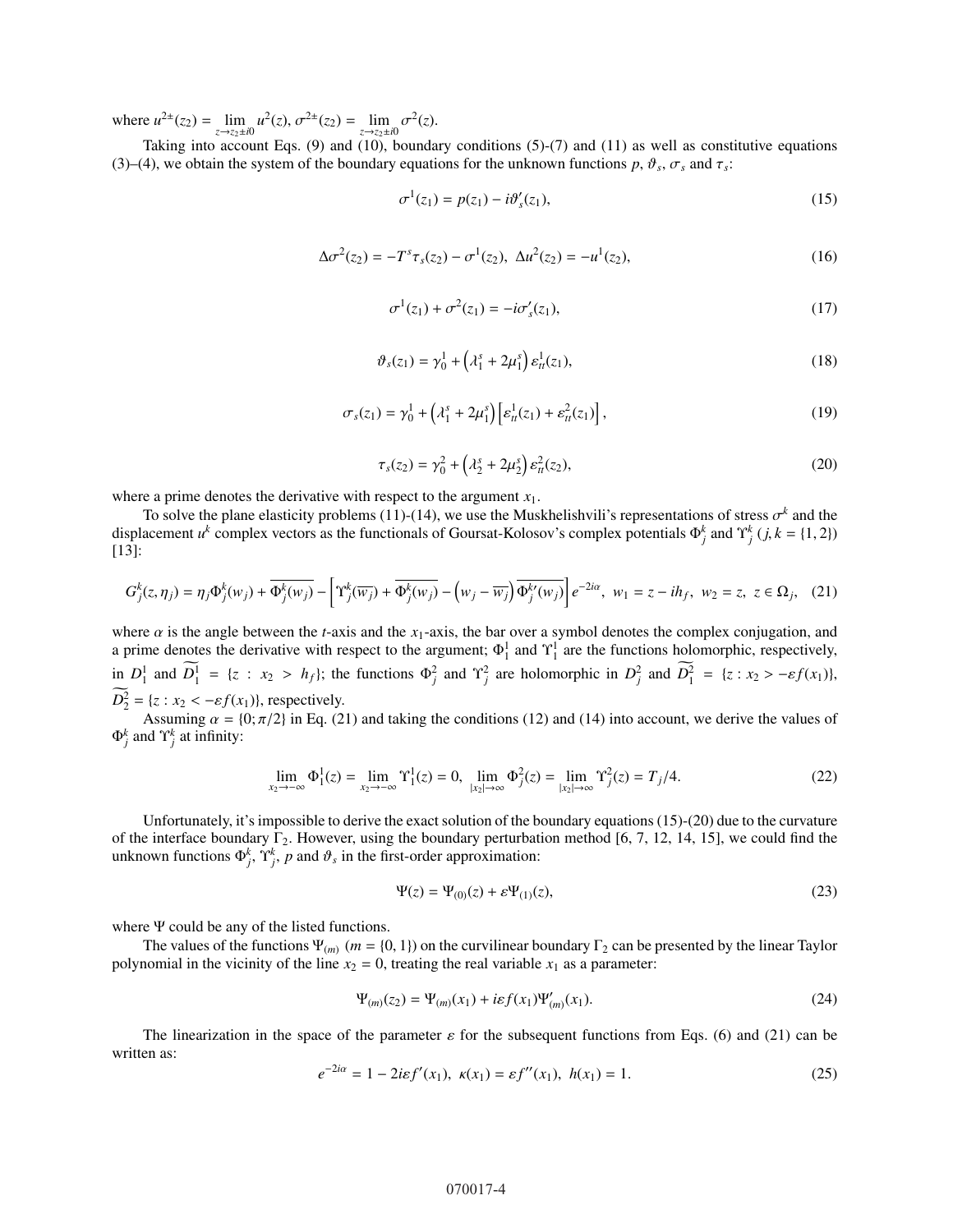After that, we reduce the boundary conditions (15) and (16) to the Riemann-Hilbert problems on the boundary values of functions  $\Phi^k_{j(m)}$  and  $\Upsilon^k_{j(m)}$  and derive the integral dependencies of Goursat-Kolosov complex potentials on the unknown functions  $p_{(m)}$ ,  $\vartheta'_{s(m)}$  and  $\tau'_{s(m)}$  for zero- and first-order approximations (*m* = 0, 1, respectively):

$$
\begin{cases}\n\Upsilon_{1(m)}^1(z) = \int_{-\infty}^{+\infty} K_1^1(p_{(m)}(\zeta), \vartheta'_{s(m)}(\zeta), z) d\zeta, \text{ Im } z > 0, \\
\varphi_{1(m)}^1(z) = \int_{-\infty}^{+\infty} K_1^1(p_{(m)}(\zeta), \vartheta'_{s(m)}(\zeta), z) d\zeta, \text{ Im } z < 0\n\end{cases}
$$
\n(26)

$$
\begin{cases}\n\Phi_{1(m)}^{2}(z) = \int_{-\infty}^{+\infty} K_{11}^{2} \left( \tau'_{s(m)}(\zeta), p_{(m)}(\zeta), \vartheta'_{s(m)}(\zeta), z \right) d\zeta, \text{ Im } z > 0, \\
\Upsilon_{1(m)}^{2}(z) = \int_{-\infty}^{+\infty} K_{12}^{2} \left( \tau'_{s(m)}(\zeta), p_{(m)}(\zeta), \vartheta'_{s(m)}(\zeta), z \right) d\zeta, \text{ Im } z < 0, \\
\Upsilon_{2(m)}^{2}(z) = \int_{-\infty}^{+\infty} K_{21}^{2} \left( \tau'_{s(m)}(\zeta), p_{(m)}(\zeta), \vartheta'_{s(m)}(\zeta), z \right) d\zeta, \text{ Im } z > 0, \\
\Phi_{2(m)}^{2}(z) = \int_{-\infty}^{+\infty} K_{22}^{2} \left( \tau'_{s(m)}(\zeta), p_{(m)}(\zeta), \vartheta'_{s(m)}(\zeta), z \right) d\zeta, \text{ Im } z < 0.\n\end{cases}
$$
\n(28)

Using Eqs.  $(17)-(20)$ , we construct the integral equations in surface traction  $p_{(m)}$ , and derivatives of surface and interface stresses  $\sigma'_{s(m)}$ ,  $\theta'_{s(m)}$  and  $\tau'_{s(m)}$ , respectively. First of all, taking into account the constitutive equations (3)-(4) and insensity conditions (7) we counte the surface and interface stresses with the and inseparability conditions (7), we couple the surface and interface stresses with the tractions on the surface  $\Gamma_1$  and interface  $Γ<sub>2</sub>$ :

$$
\vartheta_s(z_1) = \frac{\lambda_1^s + 2\mu_1^s}{2(\lambda_1 + \mu_1)} \left[ (\lambda_1 + 2\mu_1) \sigma_u^1(z_1) - \lambda_1 \sigma_{nn}^1(z_1) \right] + \gamma_1^0, \ z_1 \in \Gamma_1,\tag{29}
$$

$$
\sigma_s(z_1) = \frac{\lambda_1^s + 2\mu_1^s}{2(\lambda_1 + \mu_1)} \left[ (\lambda_1 + 2\mu_1) \left\{ \sigma_u^1(z_1) + \sigma_u^2(z_1) \right\} - \lambda_1 \left\{ \sigma_{nn}^1(z_1) + \sigma_{nn}^1(z_1) \right\} \right] + \gamma_1^0, \ z_1 \in \Gamma_1,
$$
\n(30)

$$
\tau_s(z_2) = \frac{\lambda_2^s + 2\mu_2^s}{2(\lambda_2 + \mu_2)} \left[ (\lambda_2 + 2\mu_2) \sigma_{tt}^2(z_2) - \lambda_2 \sigma_{nn}^2(z_2) \right] + \gamma_2^0, \ z_2 \in \Gamma_2.
$$
 (31)

The expressions for the stress tensor's components  $\sigma_h^k$  and  $\sigma_{nn}^k$  of the first and second problem ( $k = 1, 2$ , respec-<br>*i*) can be found from Eq. (21), where one can sum the results for angles between the *t*-axis a tively), can be found from Eq.  $(21)$ , where one can sum the results for angles between the *t*-axis and the  $x_1$ -axis equal to  $\alpha$  and  $\alpha + \pi/2$ :

$$
\sigma_{nn}^{k}(z) + i\sigma_{nt}^{k}(z) = \Phi_{j}^{k}(z) + \overline{\Phi_{j}^{k}(z)} - (\Upsilon_{j}^{k}(\overline{z}) + \overline{\Phi_{j}^{k}(z)} - (z - \overline{z})\overline{\Phi_{j}^{k}(z)})e^{-2i\alpha},
$$
  
\n
$$
\sigma_{tt}^{k}(z) + \sigma_{nn}^{k}(z) = 4\text{Re }\Phi_{j}^{k}(z), \ z \in \Omega_{j}.
$$
\n(32)

Then, employing the expressions (23) and (24), we rewrite boundary equations (17), (29)-(31) in terms of complex potentials  $\Phi^k_{j(m)}$  and  $\Upsilon^k_{j(m)}$  for zero- and first-order approximations (*m* = 0, 1, respectively) of boundary perturbation method:

$$
p_{(m)}(x_1) - i\vartheta'_{s(m)}(x_1) + i\sigma'_{s(m)}(x_1) = \Upsilon^2_{1(m)}(x_1) - \Phi^2_{1(m)}(x_1) - 2ih\Phi^2_{1(m)}(x_1),\tag{33}
$$

$$
\vartheta_{s(m)}(x_1) = M_1 \text{Re} \left[ \varkappa_1 \Phi_{1(m)}^1(x_1) + \Upsilon_{1(m)}^1(x_1) \right] + W_m^1, \tag{34}
$$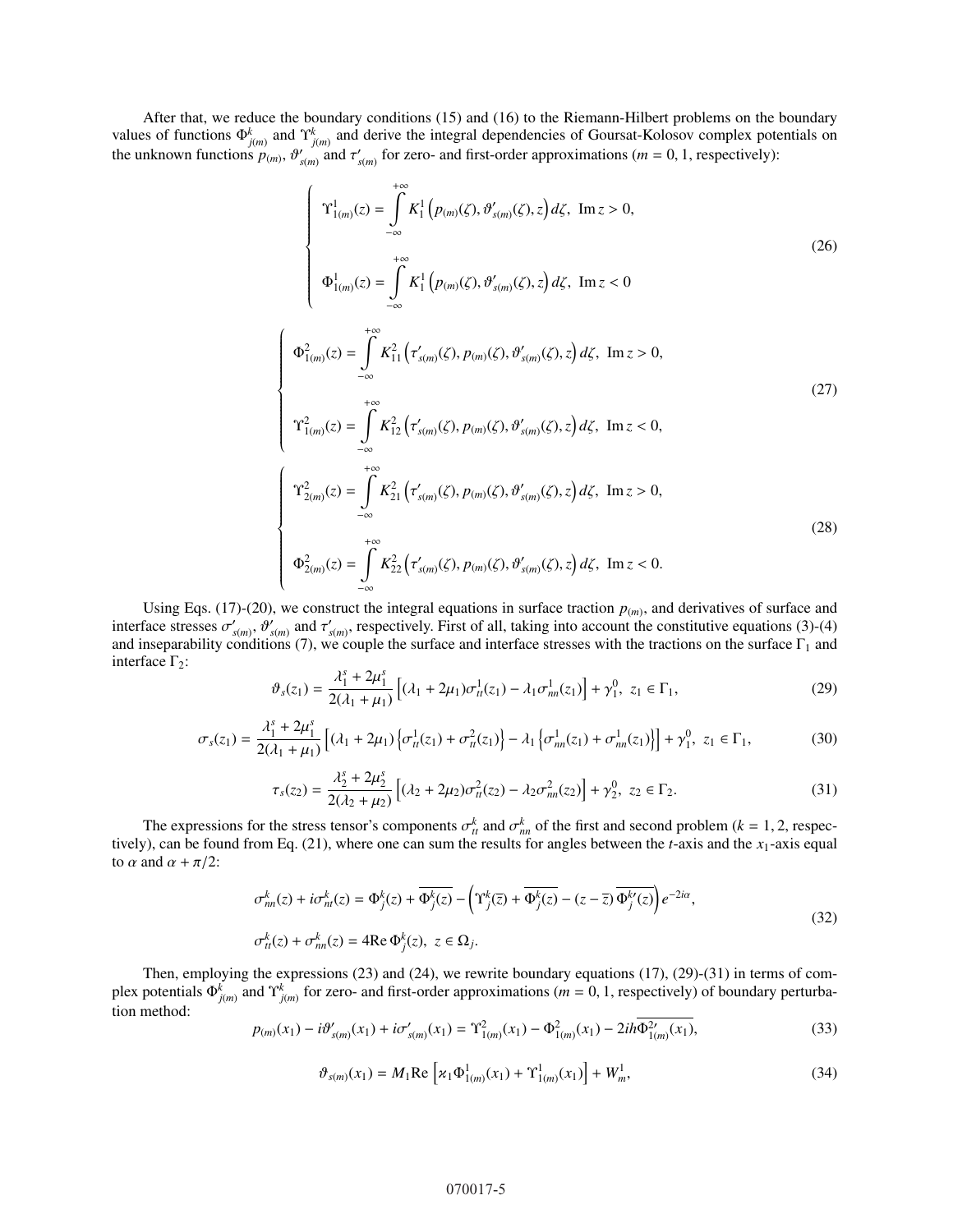$$
\sigma_{s(m)}(x_1) = M_1 \text{Re} \left[ \varkappa_1 \left\{ \Phi_{1(m)}^1(x_1) + \Phi_{1(m)}^2(x_1) \right\} + \left\{ \Upsilon_{1(m)}^1(x_1) + \Upsilon_{1(m)}^2(x_1) \right\} - 2ih \overline{\Phi_{1(m)}^2(x_1)} \right] + W_m^2, \tag{35}
$$

$$
\tau_{s(m)}(x_1) = M_2 \operatorname{Re} \left[ \varkappa_2 \, \Phi_{2(m)}^2(x_1) + \Upsilon_{2(m)}^2(x_1) \right] + W_m^3(x_1),\tag{36}
$$

where  $W_0^1 = W_0^2 = \gamma_1^0$ ,  $W_1^1 = W_1^2 = 0$ ,  $W_0^3(x_1) = \gamma_2^0$ ,  $M_1 = (\lambda_s^1 + 2\mu_s^1)/2\mu_1$ ,  $M_2 = (\lambda_s^2 + 2\mu_s^2)/2\mu_2$ ,  $W_1^3(x_1) = M \operatorname{Re} \left[ i f(x_1) \left( \varkappa_2 \Phi_{2(0)}^{2\prime}(x_1) - \Upsilon_{2(0)}^{2\prime}(x_1) - 2 \overline{\Phi_{2(0)}^{2\prime}(x_1)} \right) - 2i f'(x_1) \left( \overline{\Phi_{2(0)}^2(x_1)} + \Upsilon_{2(0)}^2(x_1) \right) \right].$ 

Thus, in view of Eqs. (26)-(28), we arrive to integro-differential equations in functions  $p_{(m)}$ ,  $\sigma_{s(m)}$ ,  $\vartheta_{s(m)}$  and  $\tau_{s(m)}$ .<br>Convenience, we transform Eqs. (34)-(36) to hypersingular integral equations taking into For convenience, we transform Eqs. (34)-(36) to hypersingular integral equations taking into account the Sokhotski-Plemelj formulas for the limiting values of the Cauchy-type integrals [13] and differentiating with respect to the argument  $x_1$ . Finally, the system of the boundary equations (15)-(20) takes the form of the integral equations system in the unknown functions  $p_{(m)}$ ,  $\sigma'_{s(m)}$  and  $\tau'_{s(m)}$  that consists of one singular and three hypersingular equations.<br>The kernels of these integral equations are the same for each step of approximation. The right-han The kernels of these integral equations are the same for each step of approximation. The right-hand sides are the known continuos functions.

In the case of the zero-order approximation, we arrive at the homogeneous integral equations which have only zero solution following from the physical considerations. Taking into account Eq. (22), the complex potentials of the zero-order approximation can be written as:

$$
\Phi_{1(0)}^1(z) = \Upsilon_{1(0)}^1(z) = 0, \ z \in \Omega_1,
$$
  

$$
\Phi_{j(0)}^2(z) = \Upsilon_{j(0)}^2(z) = T_j/4, \ z \in \Omega_j.
$$
 (37)

As follows from Eqs. (9), (10) and (21), they correspond to the piecewise uniform stress state of the film coating with flat interface:

$$
\sigma_{11(0)}(z) = T_j, \ z \in \Omega_j,
$$
  
\n
$$
\sigma_{s(0)}(z_1) = \gamma_1^0 + \frac{M_1(1 + \varkappa_1)}{4} T_1, \ \tau_{s(0)}(z_2) = \gamma_2^0 + \frac{M_2(1 + \varkappa_2)}{4} T_2.
$$
\n(38)

In the case of the first-order approximation, we obtain the solution in the terms of trigonometric polynomials of degree  $N = 1$  with the unknown coefficients  $A_l$  and  $B_l$  ( $l = \{1, 4\}$ ):

$$
p_{(1)}(x_1) = A_1 \sin (k_a x_1) + B_1 \cos (k_a x_1), \ \ \theta'_{s(1)}(x_1) = A_2 \sin (k_a x_1) + B_2 \cos (k_a x_1),
$$
  

$$
\sigma'_{s(1)}(x_1) = A_3 \sin (k_a x_1) + B_3 \cos (k_a x_1), \ \ \tau'_{s(1)}(x_1) = A_4 \sin (k_a x_1) + B_4 \cos (k_a x_1).
$$
\n(39)

Based on the properties of the Cauchy-type integrals, the system of the integral equations (33)-(36) is reduced to the linear system of algebraic equations for the unknown coefficients  $A_l$  and  $B_l$ . After finding these coefficients, one can define the complex potentials  $\Phi_{j(1)}^k$  and  $\Upsilon_{j(1)}^k$  (j,k={1,2}) from Eqs. (26)-(28) and, as a consequence, the solution of the original boundary value problem from  $\hat{Eq.}$  (21).

#### RESULTS AND CONCLUSIONS

In order to study the size-effect caused by a nanoscale roughness of interface between an ultra-thin film and a substrate, we consider the dependence of stress concentration factor  $S = \max_{\tau} \sigma_{\tau}^2/T_2$ , where  $\sigma_{\tau}^2(z_2) = \lim_{z \to z_2 - i0} \sigma_{\tau}^2(z)$ , on the perturbation wavelength *a* for the different film thicknesses  $h_f = 1.5A$ , 5*A* (Fig. 1 (a) and (b), respectively) and stiffness ratios  $\mu_1/\mu_2 = 0.1$ , 0.3 (red and green lines, respectively) in the case of  $A = 0.1a$ ,  $\gamma_1^0 = \gamma_2^0 = 0$ ,  $\nu_1 = \nu_2 = 0.3$ .<br>As it was shown in [6], the hoop stresses reach their maximum values at the bottom (i.e.  $\sigma_{tt}^-$  when  $\mu_1/\mu_2 < 1$  and  $\sigma_{tt}^+ = \lim_{z \to z_2 + i0} \sigma_{tt}(z)$  when  $\mu_1/\mu_2 > 1$ ) and the corresponding stresses at the same point on the other side of interface boundary (i.e.  $\sigma_{tt}^+$  when  $\mu_1/\mu_2 < 1$  and  $\sigma_{tt}^-$  when  $\mu_1/\mu_2 > 1$ ) are approximately as many times smaller as Young's modulus of the softer material is smaller than that of the sti many times smaller as Young's modulus of the softer material is smaller than that of the stiffer material. So, here, we only consider the case when  $\mu_1/\mu_2 < 1$ . For comparison, we present the classical solution without surface and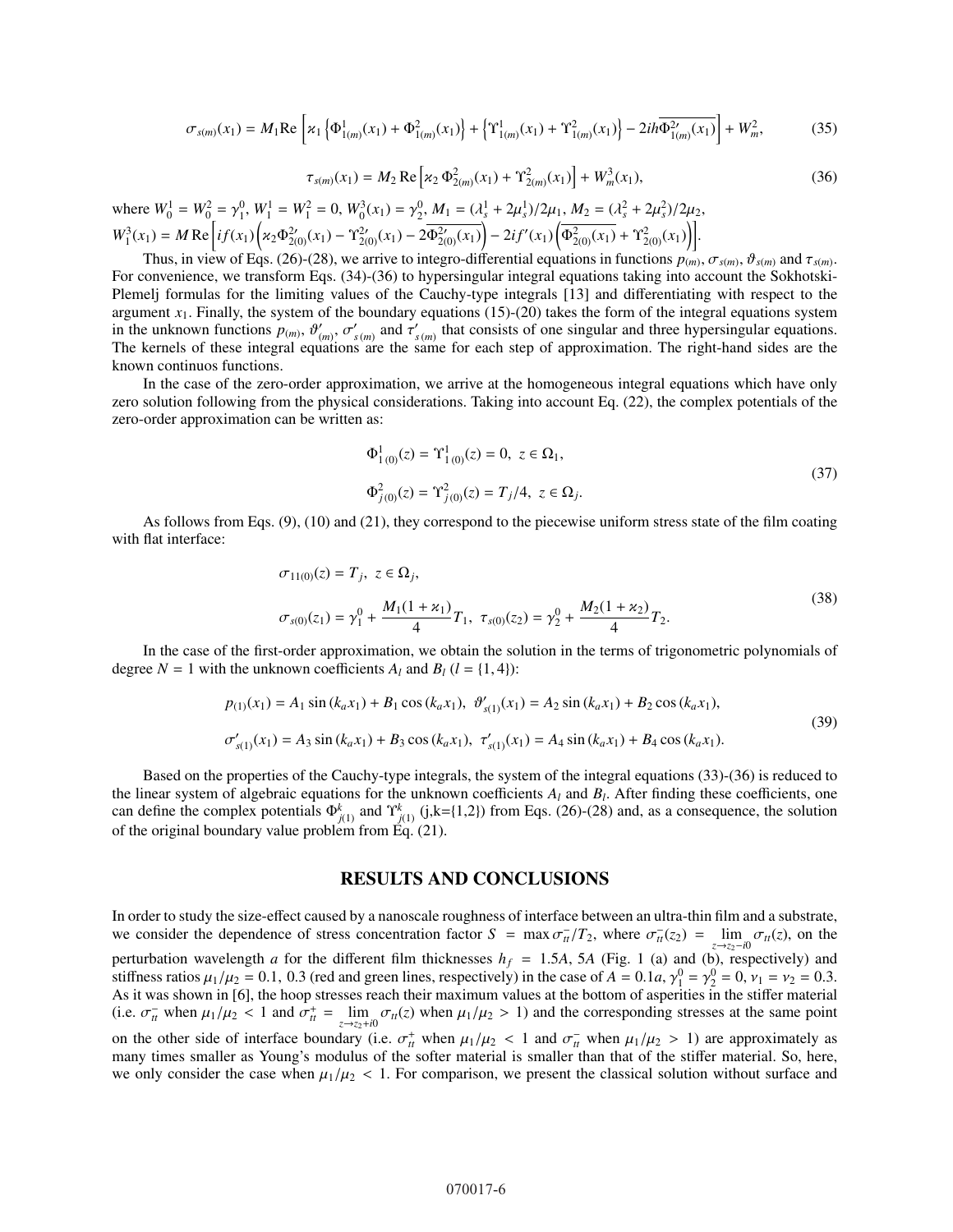interface stresses when  $M_1 = M_2 = 0$  (dashed lines) [6], and the solution based on Gurtin-Murdoch model [21, 22] with  $M_1 = M_2 = 0.117$  nm (continuous lines) [18, 19].

One can see from Fig. 1 that consideration of surface and interface stresses reduce the stress concentration factor *S*<sup>−</sup>, but their combined effect decreases when the wavelength *a* increases and the solution approaches the classical one (i.e. the dashed lines). However, the influence of the length scale parameter *a* decreases with the stiffening of the film. It can be seen that the stress concentration factor *S* decreases when the stiffness ratio  $\mu_1/\mu_2$  as well as film thickness  $h_f$  increases. Note that when the film is sufficiently thick (i.e.  $h_f > 2a$ ) the values of stress concentration factor are close to the corresponding values for bi-material system that is modeled as two semi-in factor are close to the corresponding values for bi-material system that is modeled as two semi-infinite regions with joint curvilinear interface boundary [14]. Also it should be noted that when the stiffness ratio  $\mu_1/\mu_2 \to 0$  the values of stress concentration factor pass to the corresponding values for solid with undulated surface [15].



**FIGURE 1.** Stress concentration factor  $S = \max \sigma_{tt}^T / T_2$  as a function of interface perturbation wavelength *a*.

As a conclusion, this research extends our previous model developed to study the stress distribution in thin film coating with slightly curved interface [6] to the case when the film thickness and the interface roughness are in nanometer range. The boundary value problem was formulated for a four-phase system involving two-dimensional constitutive equations for bulk materials and one-dimensional equations for membrane-type surface and interface under the assumption of plane strain conditions. The mixed boundary conditions were written in the terms of generalized Young-Laplace equations and relations describing the continuous of displacements across the surface and interphase regions. Using the perturbation technique combined with the superposition principle, the integral dependences of Goursat-Kolosov's complex potentials on the surface and interface stresses were derived in the first-order approximation. Then, based on the constitutive equations of Gurtin-Murdoch model, the inseparability conditions at surface and interface were satisfied providing the system of one singular and three hypersingular integral equations. The solution was obtained in terms of first-degree trigonometric polynomials. Numerical results have been presented and the size effect has been analysed. It should be mentioned, that the obtained solution is in a good agreement with our previous studies [6, 14, 15].

# ACKNOWLEDGMENTS

The work is supported by German Academic Exchange Service and St. Petersburg State University under joint grant 9.23.819.2017 and Russian Foundation for Basic Research under grant 18-01-00468.